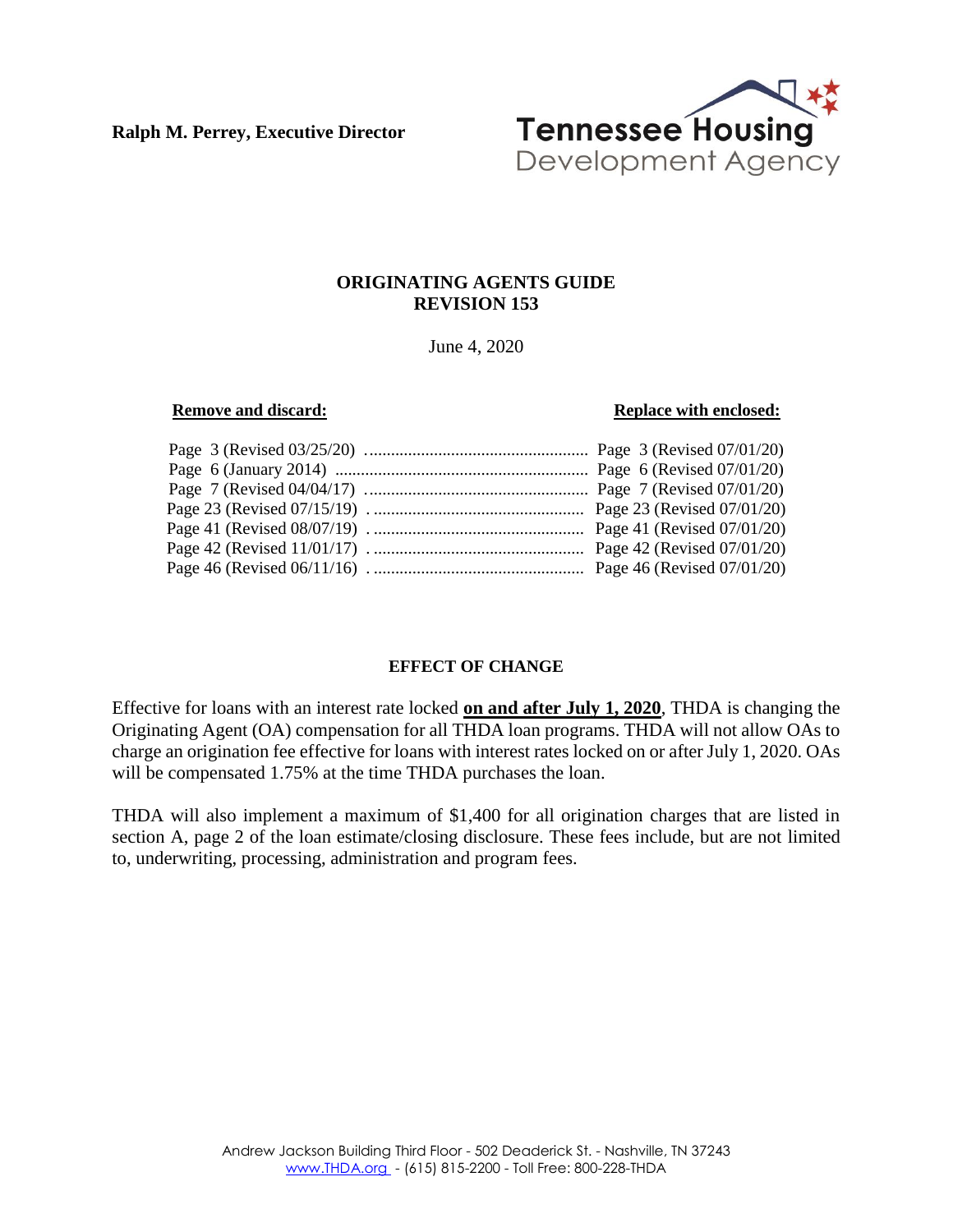# **1.4. CURRENT THDA LOAN PROGRAMS**

## **A. Great Choice Loan Program**

This program is designed for low and moderate income borrowers. Great Choice offers a low interest rate loan secured by a first mortgage with the option of down payment and closing cost assistance to a maximum of 5% of the purchase price at a 0% interest rate, deferred payment, forgivable second loan secured by a second deed of trust. THDA allows the following loan types: FHA, USDA, and VA at the maximum loan limits based on insurer or guarantors guidelines. THDA also allows conventional uninsured loans with a maximum loan to value of 78%.

| <b>Maximum Household Income</b>                                | Varies by county                                                                                                                                                                                                                                                           |  |
|----------------------------------------------------------------|----------------------------------------------------------------------------------------------------------------------------------------------------------------------------------------------------------------------------------------------------------------------------|--|
| <b>Maximum Acquisition Cost</b><br>(Including all incidentals) | Varies by county                                                                                                                                                                                                                                                           |  |
| <b>Maximum LTV</b>                                             | Subject to FHA, VA, and USDA/RD Guidelines. Conventional Loans<br>78% LTV or less.                                                                                                                                                                                         |  |
| <b>Interest Rate</b>                                           | 4.00% fixed rate, subject to change                                                                                                                                                                                                                                        |  |
| <b>Loan Term</b>                                               | 30 years                                                                                                                                                                                                                                                                   |  |
| <b>Loan Types</b>                                              | FHA, VA, USDA/RD, Conventional                                                                                                                                                                                                                                             |  |
| <b>Mortgage Insurance or Guarantee</b>                         | As required by loan type                                                                                                                                                                                                                                                   |  |
| <b>Buydowns</b>                                                | Not allowed                                                                                                                                                                                                                                                                |  |
| <b>Assumable</b>                                               | Subject to qualifying                                                                                                                                                                                                                                                      |  |
| <b>Pre-Payment Penalty</b>                                     | No penalty                                                                                                                                                                                                                                                                 |  |
| <b>Subject to Recapture</b>                                    | Yes                                                                                                                                                                                                                                                                        |  |
| <b>Required Reserve</b>                                        | As required by loan type                                                                                                                                                                                                                                                   |  |
| <b>Minimum Investment</b>                                      | As required by loan type                                                                                                                                                                                                                                                   |  |
| <b>Closing Costs</b>                                           | May come from borrower, seller, a gift,<br>or as required by loan type                                                                                                                                                                                                     |  |
| <b>Down Payment</b>                                            | As required by loan type                                                                                                                                                                                                                                                   |  |
| <b>First Time Homebuyer Rule</b>                               | Borrower must not have an interest in their primary residence within 36<br>months of application <b>unless</b> the property to be financed with the loan is<br>in a targeted area or the borrower meets the Veteran's exemption. (See<br>THDA website for targeted areas.) |  |
| <b>Homebuyer Education</b>                                     | Required                                                                                                                                                                                                                                                                   |  |
| <b>Origination Fee</b>                                         | Cannot be charged                                                                                                                                                                                                                                                          |  |
| <b>Lender Compensation</b>                                     | 1.75% at time of loan purchase, 1% SRP                                                                                                                                                                                                                                     |  |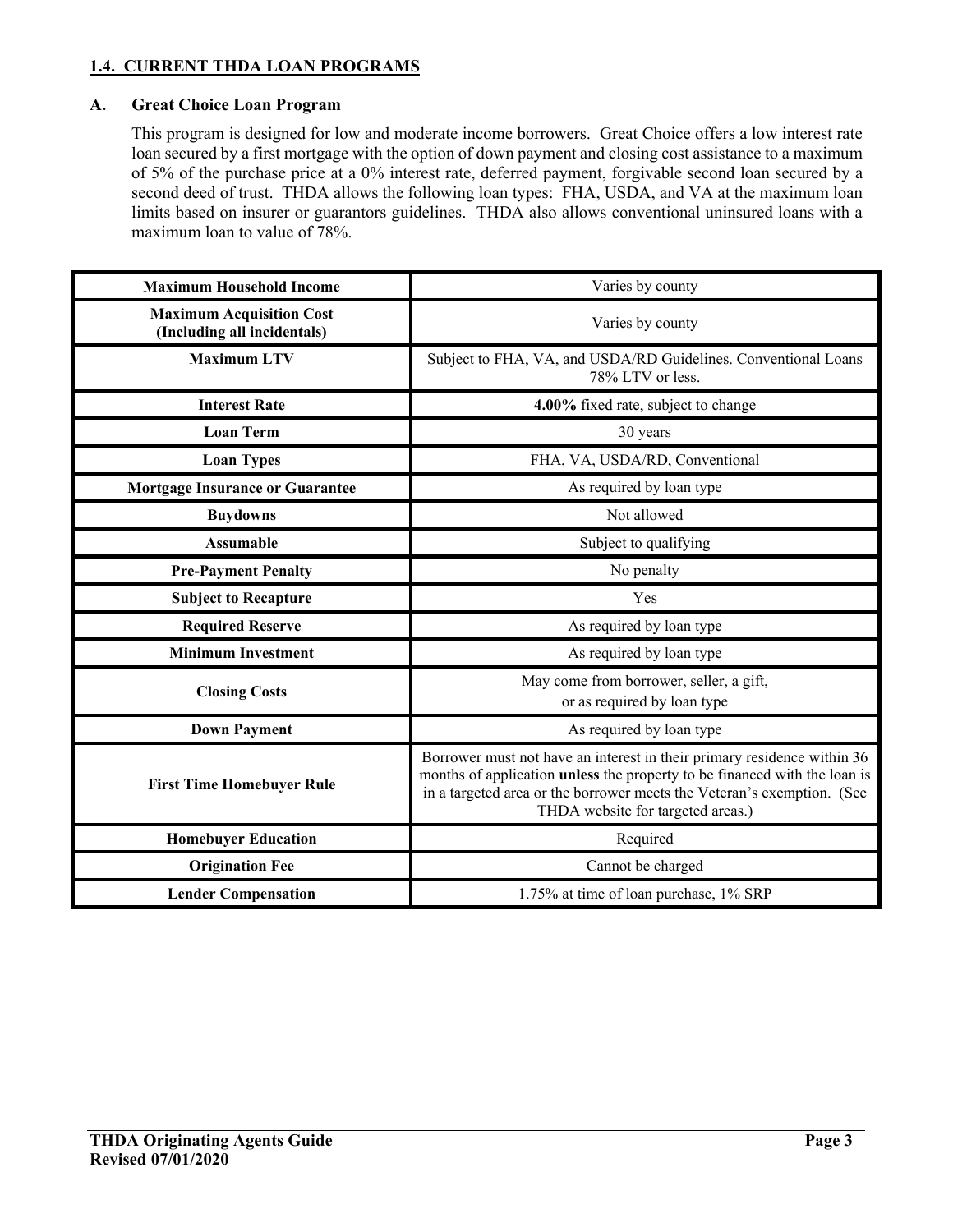# **SECTION 2: ORIGINATING AGENTS**

## **2.1 ORIGINATING AGENT WORKING AGREEMENT**

The written agreement between an Originating Agent and THDA, which must be executed before any loan applications will be accepted by THDA for processing (the "Working Agreement"), contains the basic contractual agreements between the Originating Agent and THDA. The Working Agreement sets forth general terms under which the Originating Agent is authorized to act on behalf of THDA. The Working Agreement also incorporates the contents of this Guide, prior guides, and other written instructions that may be issued by THDA to provide instruction and direction in the daily operation of THDA's programs.

#### **2.2 CORRESPONDENT RELATIONSHIPS**

Each Originating Agent is responsible for the documents submitted to THDA in loan application files, closed loan packages or otherwise. Applications that are originated by a third party and/or brokered applications, are eligible to be submitted to THDA upon written approval of THDA.

Applications originated by one Originating Agent that are transferred to another Originating Agent for submission to THDA must be re-verified in the receiving Originating Agent's name prior to submission to THDA.

The Originating Agent who originated, processed, closed, insured and delivered a particular loan to THDA must directly assign the Deed of Trust securing the loan to THDA. Insurance or guaranty certificates may not contain the name of any entity other than the Originating Agent or THDA as the beneficiary of the insurance or guaranty.

In THDA's sole discretion, THDA may permit a HUD-approved underwriting relationship between an Originating Agent and another lender solely for the purpose of FHA Direct Endorsement underwriting if an Originating Agent does not have an FHA Direct Endorsement Underwriter on staff. To request THDA's approval prior to the submission of any loan application to THDA, submit a copy of the appropriate HUD approval of the underwriting relationship. The Originating Agent is responsible for originating, processing, closing, submitting for insurance or guaranty, delivering the loan to THDA and providing all necessary follow-up documentation.

Each of these policies may be waived or exceptions may be granted on a case-by-case basis, in THDA's sole discretion. Requests for any waiver or exception under this Section 2.2 must be submitted in writing to THDA prior to submission of any loan application or applications to which the waiver or exception applies. In the event THDA denies a request for a waiver or an exception under this Section 2.2, THDA will not accept any loan application or applications for processing to which the waiver or exception applies.

# **2.3 FEES ORIGINATING AGENT MAY EARN**

Originating Agents may earn the following fees in connection with THDA loans:

1. Origination Fee may not be charged by the lender. THDA will pay a lender compensation at the time of loan purchase by THDA in an amount equal to 1.75% of the loan amount.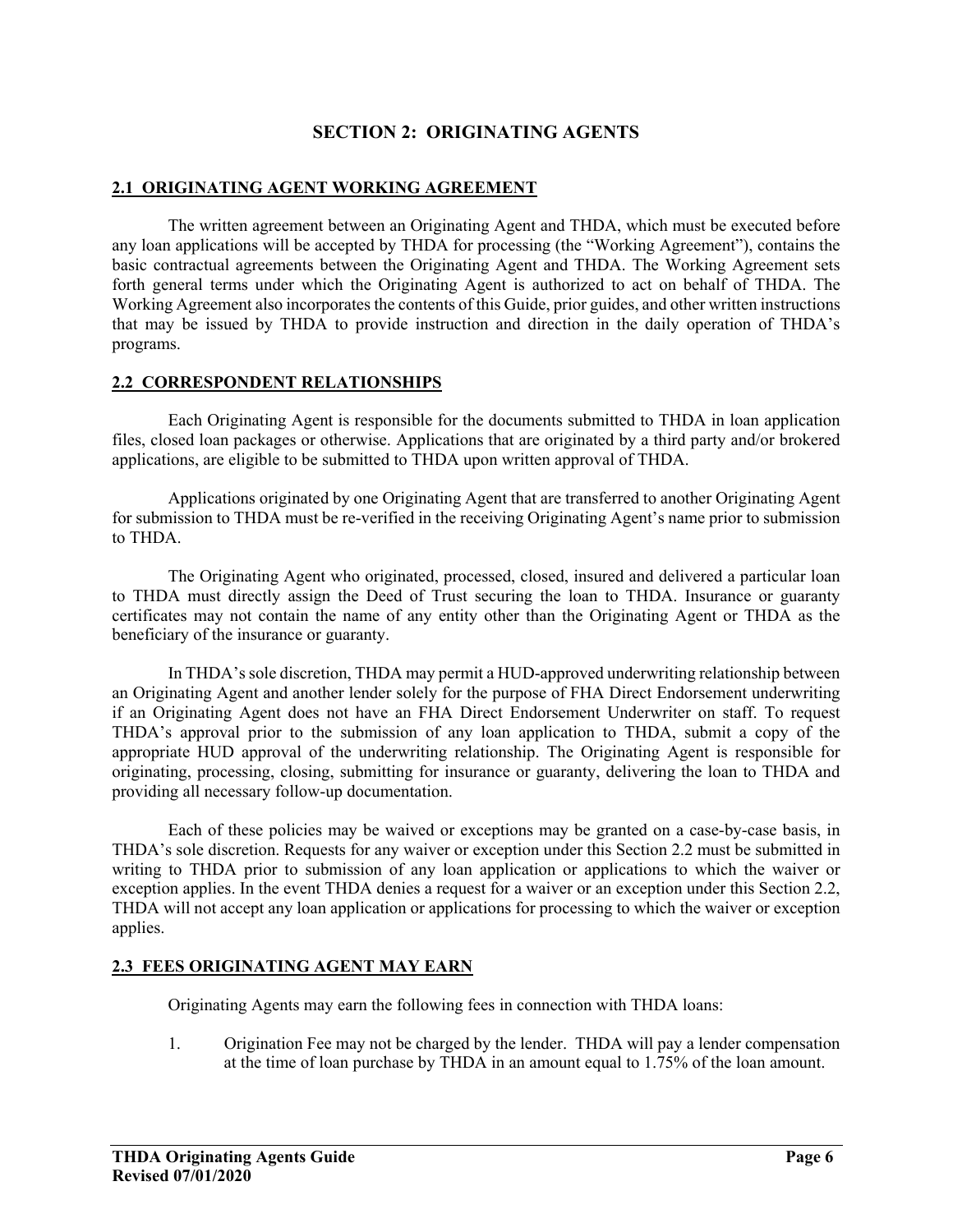- 2. Normal and Customary Fees including, without limitations, appropriate application fee. Either Applicant or Seller may pay fees. Loan Estimate and Closing Disclosure should not list any fees payable to THDA. However, Section A, Page 2 of the Loan Estimate/Closing Disclosure cannot exceed \$1,400 for all Origination Charges.
- 3. Service Release Fee The amount depends on the agreement between Originating Agent and an approved THDA Servicer in connection with the sale of servicing. This agreement must be in writing, fully executed, and approved by THDA before a Commitment can be issued by THDA. Servicing can only be sold directly to an approved THDA Servicer.
- 4. Interest For loans closed by the Purchase Method, an Originating Agent may retain per diem interest at the note rate for the number of days Originating Agent holds the loan prior to purchase by THDA.

# REMAINDER OF THIS PAGE LEFT BLANK INTENTIONALLY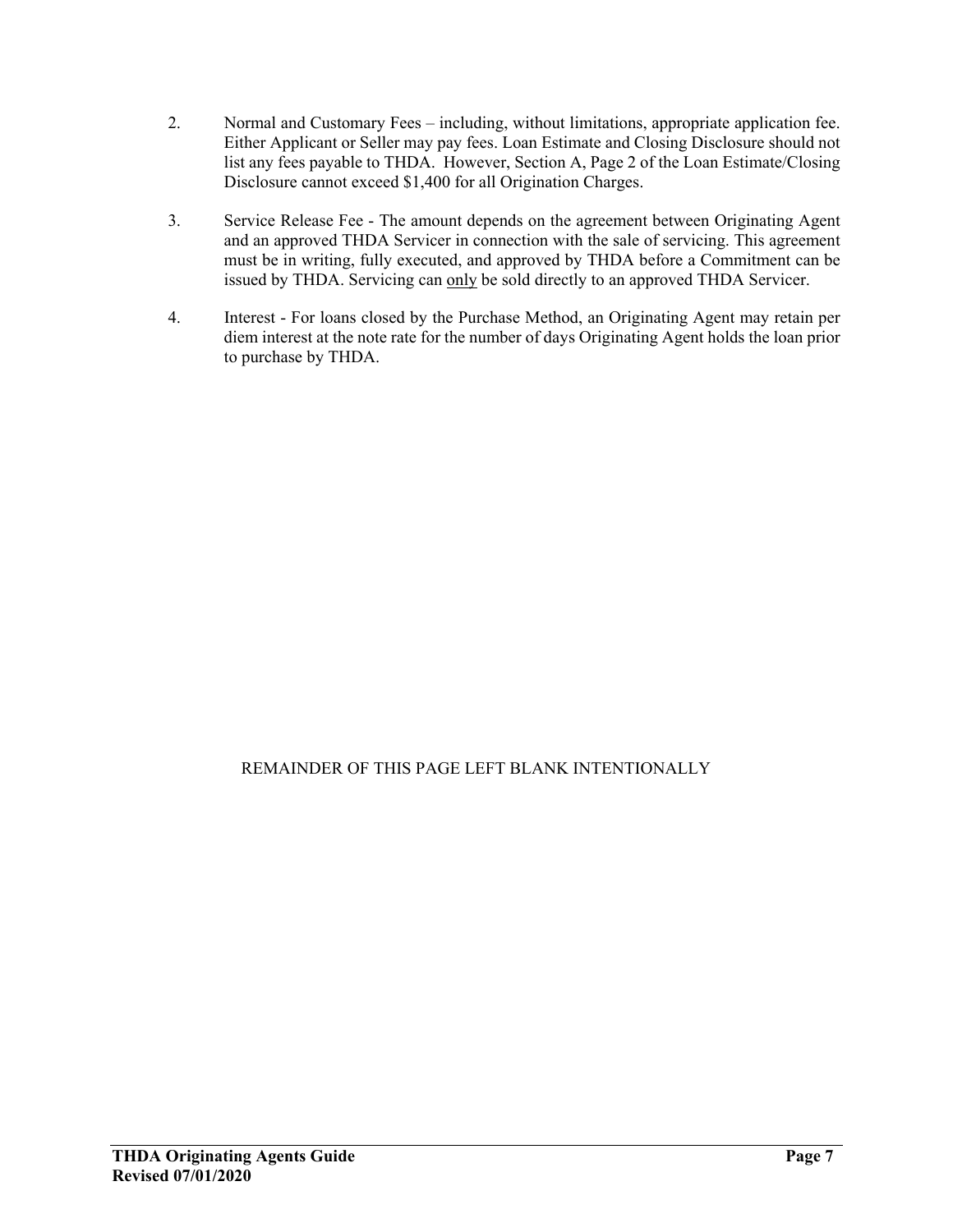## 2. Great Choice Plus

 The Great Choice Plus loan is a 0% interest rate, deferred payment, forgiveable second lien. The second mortgage loan is forgiven at the end of the term of the Great Choice first mortgage loan. Great Choice Plus second mortgage loans can only be used for closing costs, prepaids and down payment assistance.

## **F. Prepayment Penalty**

Prepayment penalties are not permitted on THDA loans.

#### **G. Late Charge**

Late charges, if any, must be reflected in the Deed of Trust and Note and must be in compliance with program insurer's guidelines.

# **H. Origination Fee**

May not be charged by the lender.

#### **I. Assumptions**

THDA first mortgage loans are assumable only if the person assuming the THDA loan meets all THDA program requirements applicable to new THDA loans, and the assumption application is approved by THDA. Assumption applications are processed by THDA or the THDA Servicer of the loan to be assumed.

THDA second mortgage loans are not assumable with the exception of a VA assumption.

# **4.4 FEDERAL RECAPTURE**

All THDA loans closed after December 31, 1990, are subject to the federal recapture tax. The recapture tax is designed to recapture a portion of the subsidy associated with THDA loans. Recapture tax liability must be determined at the time the property is sold, if the sale occurs within nine years from the closing of the THDA loan. Refinancing a THDA loan does not trigger recapture tax liability, however, if the property is sold after the date of refinancing but before the ninth anniversary of the THDA loan closing, recapture tax liability must be determined at the time of sale. THDA Originating Agents notify the Applicant about recapture tax at the time a THDA loan application is made by securing their signature on the Notice To Applicants Federal Recapture Requirements.

Whether the recapture tax results in an actual payment to the federal government depends on a number of factors, including changes in family income, gain on the sale of the property, the number of years the THDA loan is outstanding, and the original THDA loan amount. The exact amount to be paid, if any, cannot be determined until the property is sold.

A THDA loan, originally closed after December 31, 1990, that is assumed within nine years from the date of the original THDA loan closing is subject to the recapture tax for an additional nine year period beginning on the date of the assumption.

For further information regarding the federal recapture tax, advise Applicants or Borrowers to contact their tax professional. Written information is available by ordering IRS Form 8828 "Recapture of Federal Mortgage Subsidy" and its accompanying instructions from any IRS office or through the IRS website at www.irs.gov.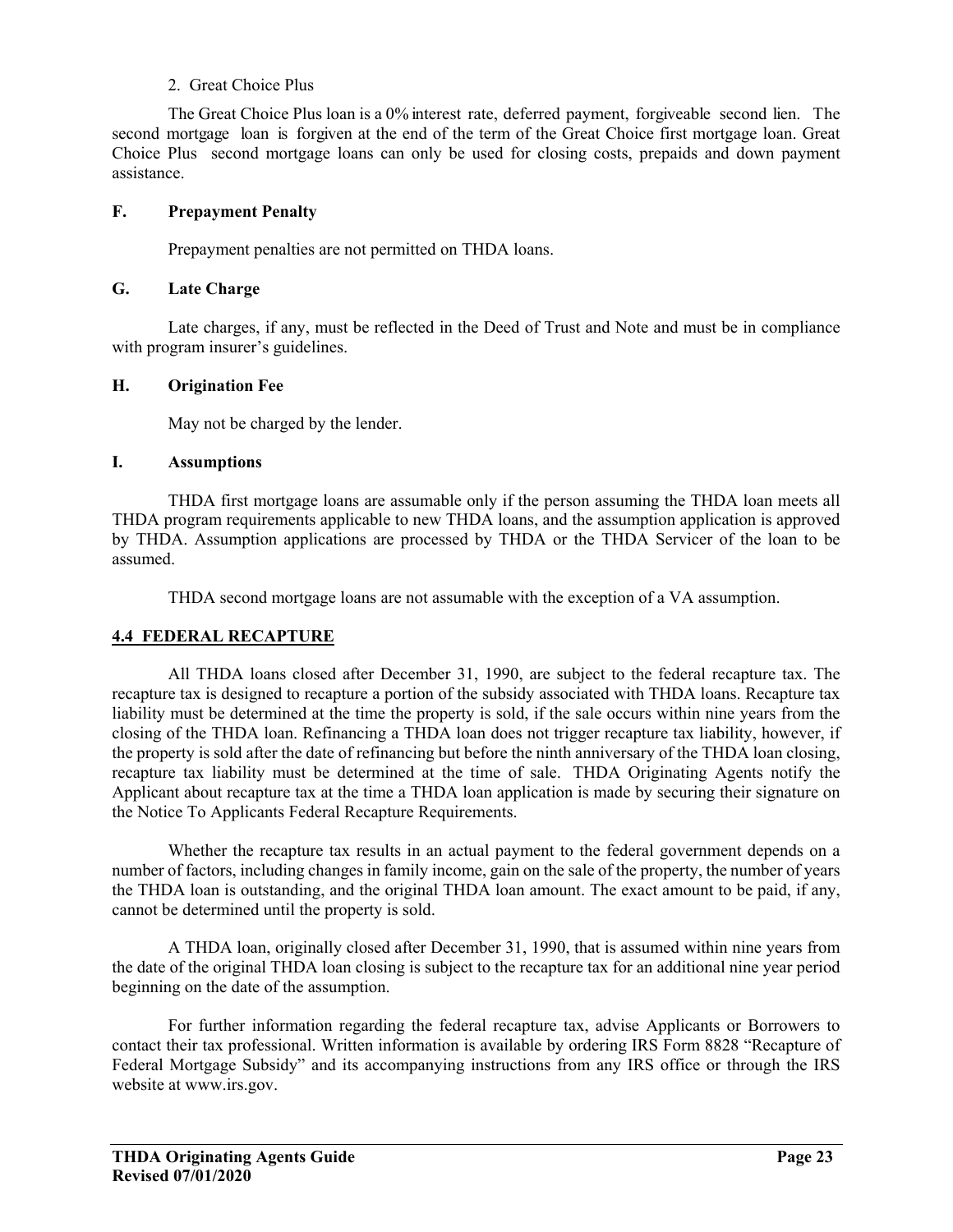# **B. Qualifying Spouse**

Applications involving married applicants require that both spouses meet the first-time homebuyer eligibility, except in Targeted Areas or if eligible for a veteran's exemption.

A non-qualifying spouse must sign the Deed of Trust.

## **C. Rescission**

THDA cannot fund or purchase a loan that is closed with a Three-day Right of Rescission.

# **D. Net Funds "To Borrower"**

A borrower cannot receive any funds from the closing that exceed amounts that they paid in advance from their personal funds for earnest money, appraisal fees, credit report fees, and homebuyer education counseling. If a grant from an entity other than THDA is included in the transaction, coordinate this subject with the grant provider. Borrowers using Great Choice Plus assistance cannot receive any funds at closing from the assistance provided.

There are circumstances that arise at the closing table that cause excessive cash back to the borrower. In these situations, THDA will allow a principal reduction to cure the issue.

# **E. Original Certificate of Title or Original Manufactured Certificate (MCO) of Origin (Manufactured Home)**

If the seller of the subject property has a mortgage on the property and the lien holder is in possession of the original title or MCO and will not release it until their loan is paid off, the original Certificate of Title with any lien noted thereon having been marked released, or Manufactured Certificate of Origin ("MCO"), in the name of the seller of the subject property or having been endorsed to the seller MUST be provided to THDA with the closing documents. If the Manufactured Home consists of more than one (1) unit, you will need to provide the title or "MCO" for each unit. THDA will not purchase the loan until we receive the original certificate of Title or original MCO.

#### **F. Affidavit of Affixation (Manufactured Home)**

An Affidavit of Affixation is required on all manufactured home loans and must be recorded as a separate document. It cannot be recorded with or attached to the Deed of Trust. THDA's Affidavit of Affixation (Form HO-0453) is to be used unless the Settlement Agent uses an Affidavit of Affixation that meets the statutory requirement of TCA Section 55-3-138.

# **G. Warranty Deed**

A copy of the Warranty Deed (certified copy of recorded Warranty Deed if Manufactured Home) to the subject residence must be provided to THDA in the Closed Loan Submission package.

# **7.6 CLOSING COSTS**

#### **Closing Costs and Fees a THDA Borrower May Pay**

1. The borrower may pay any and all reasonable and customary fees and costs normally charged in the market place. However, Section A., Page 2 of the Loan Estimate/Closing Disclosure cannot exceed \$1,400 for all Origination Charges. If THDA, in its sole discretion, determines that the borrower has been charged a fee that is exorbitant or not customarily charged in the market place, the Originating Agent will be required to refund these fees to the borrower.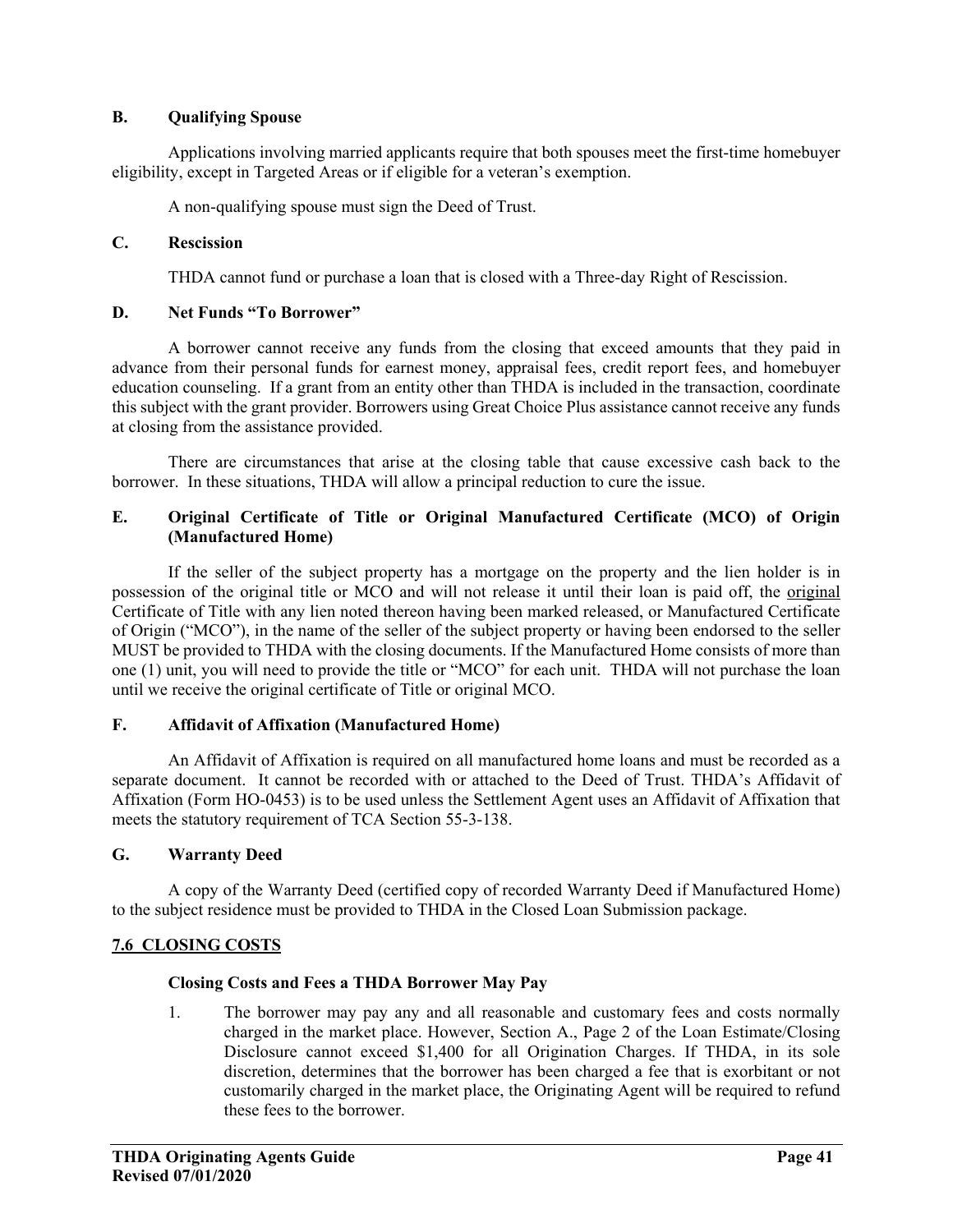2. Origination Fee

No origination fee may be charged to the borrower or seller by the lender.

3. THDA allows the Originating Agent to charge normal and customary fees, including without limitations, appropriate application fee. If the Originating Agent elects to charge the Application Fee, it must be included on the LE and CD.

# **7.7 USE OF MERS SYSTEM**

Originating Agents who are MERS members, in good standing, may use loan documentation showing Mortgage Electronic Registration Systems, Inc., as the nominee for Originating Agent and Originating Agent's successors and assigns for THDA loans closed on or after July 1, 2006. The THDA loan number must be reflected on all THDA loan documentation in addition to the use of the Mortgage Identification Number (MIN) as may be assigned and required by MERS.

Originating Agents shall cause each deed of trust (with THDA Rider) securing a THDA loan to be properly recorded in the Register's Office of the county in which the property is located and to register such deeds of trust with MERS in accordance with applicable MERS requirements. Originating Agent may sell servicing rights to THDA loans registered with MERS only to THDA approved Servicers who are also MERS members in good standing.

Originating Agent shall, upon THDA's request, obtain and properly record an assignment of any MERS registered THDA loan from MERS to THDA or as THDA may direct. In the event of any dispute regarding a THDA loan registered with MERS, Originating Agent shall take all steps deemed necessary by THDA to protect THDA's interest. All other requirements of this Guide and of the Working Agreement between THDA and Originating Agent shall apply to each THDA loan regardless of registration with MERS.